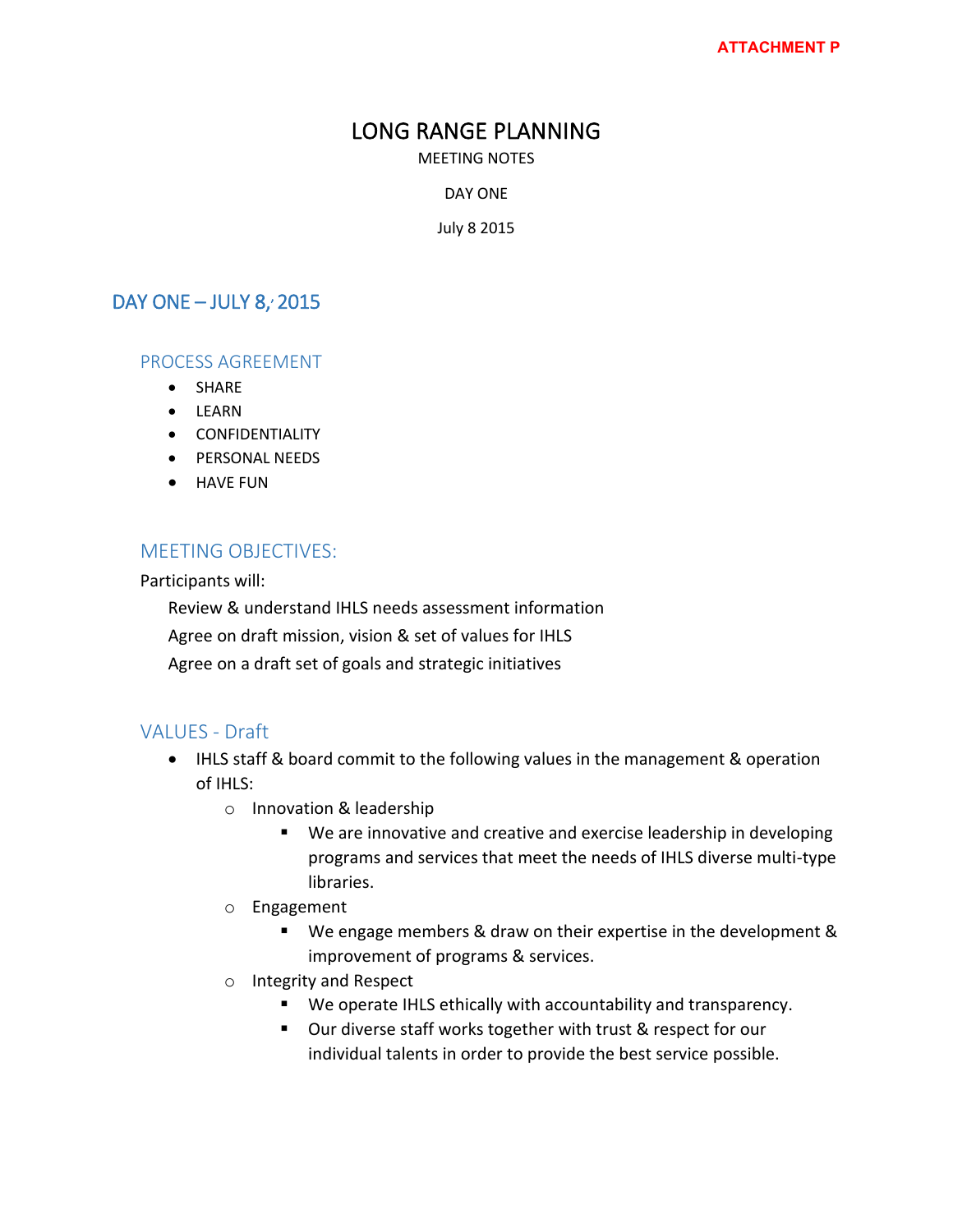- o Collaboration
	- We value collaboration among members with other library organizations & community partners.
- o Communication
	- We practice clear & open communication with members, staff and other stakeholders.

# VISION - Draft

IHLS empowers libraries to embrace innovation & collaboration

## MISSION - Draft

 To support member libraries of all types providing quality library services. Illinois Heartland Library System facilitates access to shared resources, advocates for libraries, promotes innovation and develops community partnerships.

## CONSENSUS:

- A decision made by a group where all group members understand the issue, have had a chance to discuss it, and agree to support it.
- $\bullet$  FALL back:
	- o Leslie & 2 board members Leslie/Gary/Sandra

# GOALS:

### GOAL 1: Resource Sharing

 IHLS Facilitates, supports and promotes resource sharing to assist member libraries of all types to be of service their users.

## Goal 2: Member Engagement & Networking

• IHLS communicates with & engages member libraries of all types and promotes member networking to assist libraries in improving their services.

## Goal 3: Consulting & CE

• IHLS provides information and assistance to member libraries of all types through consulting & continuing education to improve the expertise of their staff.